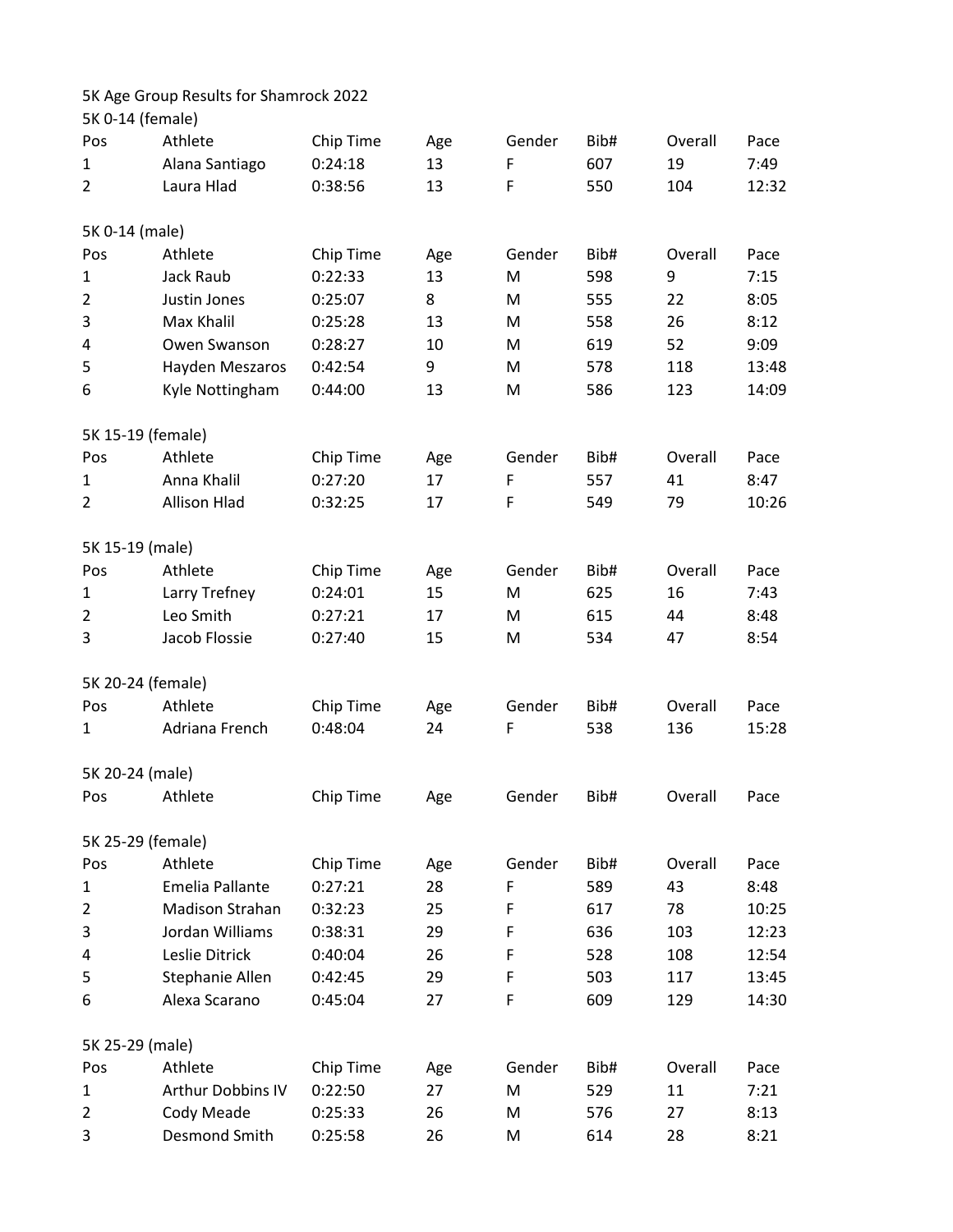| 4                   | Josh McIntyre                      | 0:26:38              | 29        | M      | 573  | 33      | 8:34         |
|---------------------|------------------------------------|----------------------|-----------|--------|------|---------|--------------|
| 5                   | Joe Lero                           | 0:33:06              | 29        | M      | 562  | 85      | 10:39        |
| 6                   | Christian Strahan                  | 0:42:11              | 25        | M      | 616  | 116     | 13:34        |
| 7                   | <b>Brandon Rounick</b>             | 0:46:23              | 27        | M      | 602  | 132     | 14:55        |
|                     |                                    |                      |           |        |      |         |              |
| 5K 30-34 (female)   | Athlete                            |                      |           | Gender | Bib# | Overall |              |
| Pos                 | Tessa Basco                        | Chip Time<br>0:24:34 | Age<br>31 | F      | 507  | 21      | Pace<br>7:54 |
| 1<br>$\overline{2}$ |                                    | 0:26:52              | 30        | F      | 583  | 34      | 8:38         |
| 3                   | Jaime Morgan                       | 0:27:37              | 33        | F      | 516  | 46      | 8:53         |
|                     | Ashley Buzzetta                    | 0:29:31              | 30        | F      | 544  | 57      | 9:30         |
| 4<br>5              | <b>Emily Gross</b><br>Sarah Rogner | 0:29:35              | 31        | F      | 599  | 58      | 9:31         |
| 6                   |                                    | 0:30:26              | 31        | F      | 584  | 62      | 9:47         |
|                     | <b>Hillary Nauer</b>               |                      |           | F      |      |         | 10:00        |
| 7                   | <b>Melissa Andrews</b>             | 0:31:04              | 33        |        | 505  | 68      |              |
| 8                   | Kate Rogner                        | 0:31:32              | 33        | F      | 600  | 72      | 10:09        |
| 9                   | <b>Brittany Westfall</b>           | 0:32:28              | 31        | F      | 633  | 81      | 10:27        |
| 10                  | Chelsea Valko                      | 0:33:30              | 32        | F      | 628  | 86      | 10:47        |
| 11                  | Stephanie McIntyre                 | 0:34:48              | 31        | F      | 574  | 89      | 11:12        |
| 12                  | <b>Ashlee Glass</b>                | 0:36:20              | 31        | F      | 541  | 96      | 11:41        |
| 13                  | Stephanie Koval                    | 0:39:14              | 30        | F      | 561  | 105     | 12:37        |
| 14                  | Allison Terlacher                  | 0:44:00              | 32        | F      | 620  | 124     | 14:10        |
| 15                  | Sarah Betz                         | 0:44:01              | 32        | F      | 508  | 125     | 14:10        |
| 5K 30-34 (male)     |                                    |                      |           |        |      |         |              |
| Pos                 | Athlete                            | Chip Time            | Age       | Gender | Bib# | Overall | Pace         |
| 1                   | Dave Andrew                        | 0:24:04              | 32        | M      | 504  | 17      | 7:44         |
| $\overline{2}$      | Ben Feeman                         | 0:30:46              | 31        | M      | 532  | 66      | 9:54         |
| 3                   | Zachary Miley                      | 0:46:21              | 31        | M      | 579  | 131     | 14:55        |
|                     |                                    |                      |           |        |      |         |              |
| 5K 35-39 (female)   |                                    |                      |           |        |      |         |              |
| Pos                 | Athlete                            | Chip Time            | Age       | Gender | Bib# | Overall | Pace         |
| 1                   | Hannah Dengler                     | 0:26:53              | 36        | F      | 647  | 35      | 8:39         |
| 2                   | Ashley Henson                      | 0:27:17              | 36        | F      | 546  | 40      | 8:47         |
| 3                   | Maureen Swanson                    | 0:28:43              | 39        | F      | 618  | 53      | 9:14         |
| 4                   | Liza Moorman                       | 0:29:22              | 36        | F      | 582  | 56      | 9:27         |
| 5                   | Courtney Wenzel                    | 0:30:39              | 37        | F      | 632  | 64      | 9:52         |
| 6                   | <b>Melody Briand</b>               | 0:32:58              | 39        | F      | 513  | 83      | 10:36        |
| 7                   | Tanya Hancock                      | 0:35:22              | 35        | F      | 642  | 92      | 11:23        |
| 8                   | Lee Gilman                         | 0:35:34              | 39        | F      | 540  | 94      | 11:27        |
| 9                   | <b>Valerie Daugherty</b>           | 0:37:36              | 39        | F      | 523  | 101     | 12:06        |
| 10                  | Sandy Eckendorf                    | 0:41:26              | 37        | F      | 531  | 111     | 13:20        |
| 11                  | <b>Cassie Wiggins</b>              | 0:42:56              | 35        | F      | 634  | 119     | 13:49        |
| 12                  | Nicole Meszaros                    | 0:42:56              | 36        | F      | 577  | 120     | 13:49        |
| 13                  | Caitlin Contino                    | 0:56:40              | 37        | F      | 521  | 140     | 18:14        |
| 5K 35-39 (male)     |                                    |                      |           |        |      |         |              |
| Pos                 | Athlete                            | Chip Time            | Age       | Gender | Bib# | Overall | Pace         |
|                     |                                    |                      |           |        |      |         |              |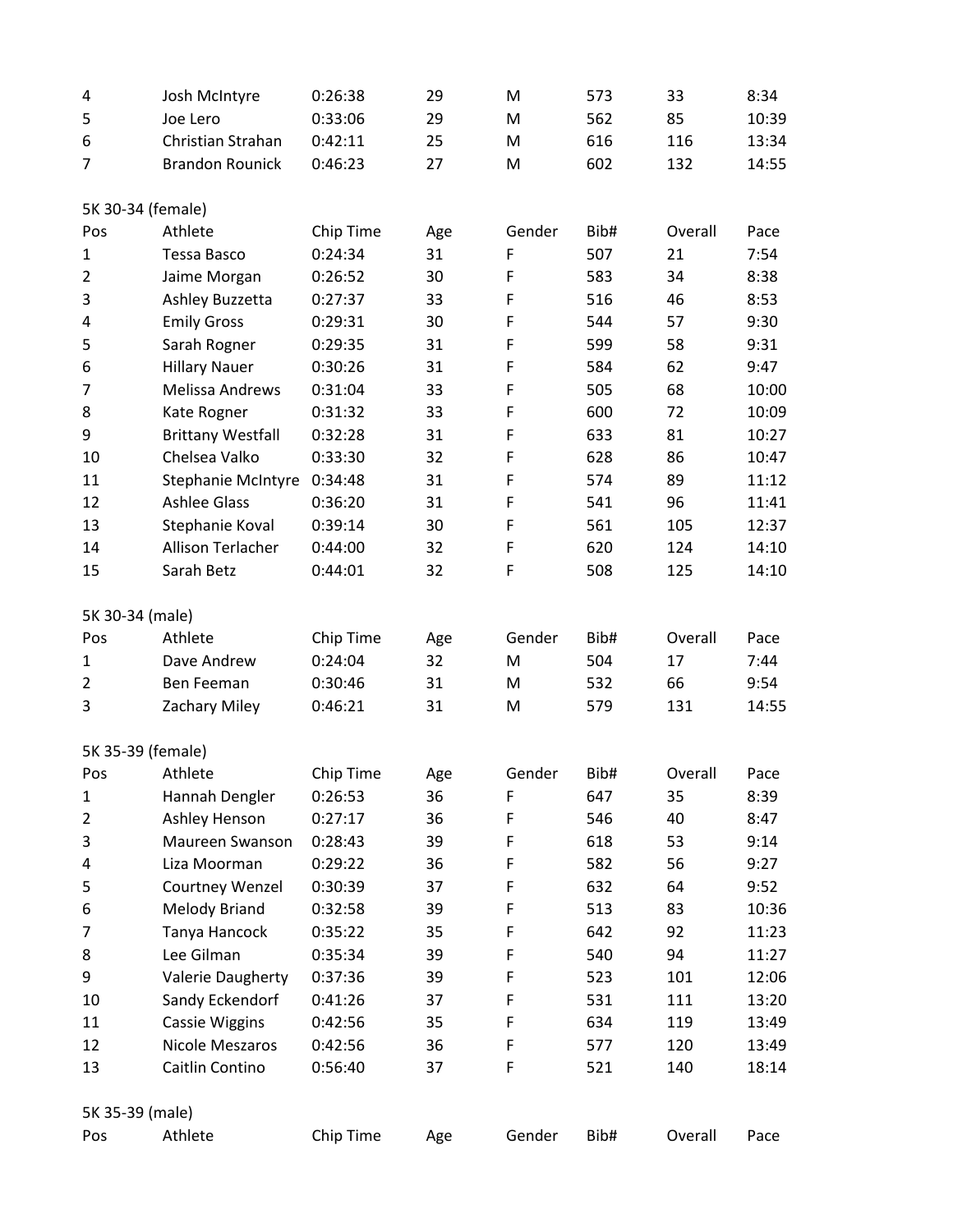| $\mathbf 1$       | <b>Ryan Carpenter</b>  | 0:26:09   | 37  | M      | 518  | 29      | 8:25  |
|-------------------|------------------------|-----------|-----|--------|------|---------|-------|
| $\overline{2}$    | Carlo Buzzetta         | 0:26:20   | 38  | M      | 517  | 30      | 8:28  |
| 3                 | Shawn Brady            | 0:27:03   | 38  | M      | 512  | 38      | 8:42  |
| 4                 | Peter Eckendorf        | 0:41:26   | 37  | M      | 530  | 112     | 13:20 |
| 5K 40-44 (female) |                        |           |     |        |      |         |       |
| Pos               | Athlete                | Chip Time | Age | Gender | Bib# | Overall | Pace  |
| $\mathbf{1}$      | Renee Santiago         | 0:25:11   | 40  | F      | 608  | 23      | 8:06  |
| $\overline{2}$    | Shannon Ratzer         | 0:28:18   | 42  | F      | 597  | 51      | 9:06  |
| 3                 | <b>Allison Lewis</b>   | 0:31:09   | 40  | F      | 564  | 69      | 10:01 |
| 4                 | Clarissa Thompson      | 0:35:34   | 41  | F      | 623  | 93      | 11:27 |
| 5                 | Lauren Miller          | 0:44:19   | 40  | F      | 581  | 126     | 14:16 |
| 6                 | Jennifer Miller        | 0:44:47   | 43  | F      | 580  | 128     | 14:24 |
|                   |                        |           |     |        |      |         |       |
| 5K 40-44 (male)   |                        |           |     |        |      |         |       |
| Pos               | Athlete                | Chip Time | Age | Gender | Bib# | Overall | Pace  |
| $\mathbf{1}$      | Jim Humiston           | 0:22:02   | 40  | M      | 551  | 8       | 7:05  |
| $\overline{2}$    | Jim Griffin            | 0:22:42   | 41  | M      | 543  | 10      | 7:18  |
| 3                 | Joshua Hunter          | 0:23:08   | 41  | M      | 552  | 14      | 7:26  |
| 4                 | <b>Scott Mazelis</b>   | 0:23:59   | 42  | M      | 571  | 15      | 7:43  |
| 5                 | <b>Justin Katz</b>     | 0:24:30   | 42  | M      | 645  | 20      | 7:53  |
| 6                 | <b>Tony Ratzer</b>     | 0:28:18   | 40  | M      | 596  | 50      | 9:06  |
| 7                 | <b>Dustin Davis</b>    | 0:29:01   | 40  | M      | 524  | 54      | 9:20  |
| 8                 | <b>Bryan Daugherty</b> | 0:31:51   | 42  | M      | 522  | 75      | 10:15 |
| 5K 45-49 (female) |                        |           |     |        |      |         |       |
| Pos               | Athlete                | Chip Time | Age | Gender | Bib# | Overall | Pace  |
| $\mathbf{1}$      | <b>Colleen Sims</b>    | 0:26:30   | 49  | F      | 613  | 31      | 8:32  |
| $\overline{2}$    | Julia Pittman          | 0:27:15   | 48  | F      | 592  | 39      | 8:46  |
| 3                 | Latonya Shoulders      | 0:34:56   | 46  | F      | 612  | 90      | 11:14 |
| 4                 | Nicole Seward          | 0:36:25   | 45  | F      | 611  | 97      | 11:43 |
| 5                 | Megan Raber            | 0:37:06   | 45  | F      | 594  | 100     | 11:56 |
| 6                 | Jennifer Gilliland     | 0:47:52   | 48  | F      | 539  | 135     | 15:24 |
| 7                 | Kerri Wawrin           | 0:53:57   | 48  | F      | 631  | 139     | 17:21 |
| 5K 45-49 (male)   |                        |           |     |        |      |         |       |
| Pos               | Athlete                | Chip Time | Age | Gender | Bib# | Overall | Pace  |
| 1                 | <b>Brandon Koehl</b>   | 0:24:14   | 46  | M      | 560  | 18      | 7:48  |
| 2                 | Michael Owen           | 0:25:25   | 46  | M      | 588  | 25      | 8:10  |
| 3                 | Jeremy Jones           | 0:26:58   | 45  | M      | 554  | 37      | 8:40  |
| 4                 | Patrick Abel           | 0:31:42   | 48  | M      | 501  | 74      | 10:12 |
| 5K 50-54 (female) |                        |           |     |        |      |         |       |
| Pos               | Athlete                | Chip Time | Age | Gender | Bib# | Overall | Pace  |
| 1                 | <b>Kim Thomas</b>      | 0:30:11   | 51  | F      | 621  | 60      | 9:42  |
| 2                 | Pamela Lescsak         | 0:31:42   | 51  | F      | 563  | 73      | 10:12 |
| 3                 | Cindy Bradfish         | 0:31:57   | 53  | F      | 657  | 76      | 10:17 |
|                   |                        |           |     |        |      |         |       |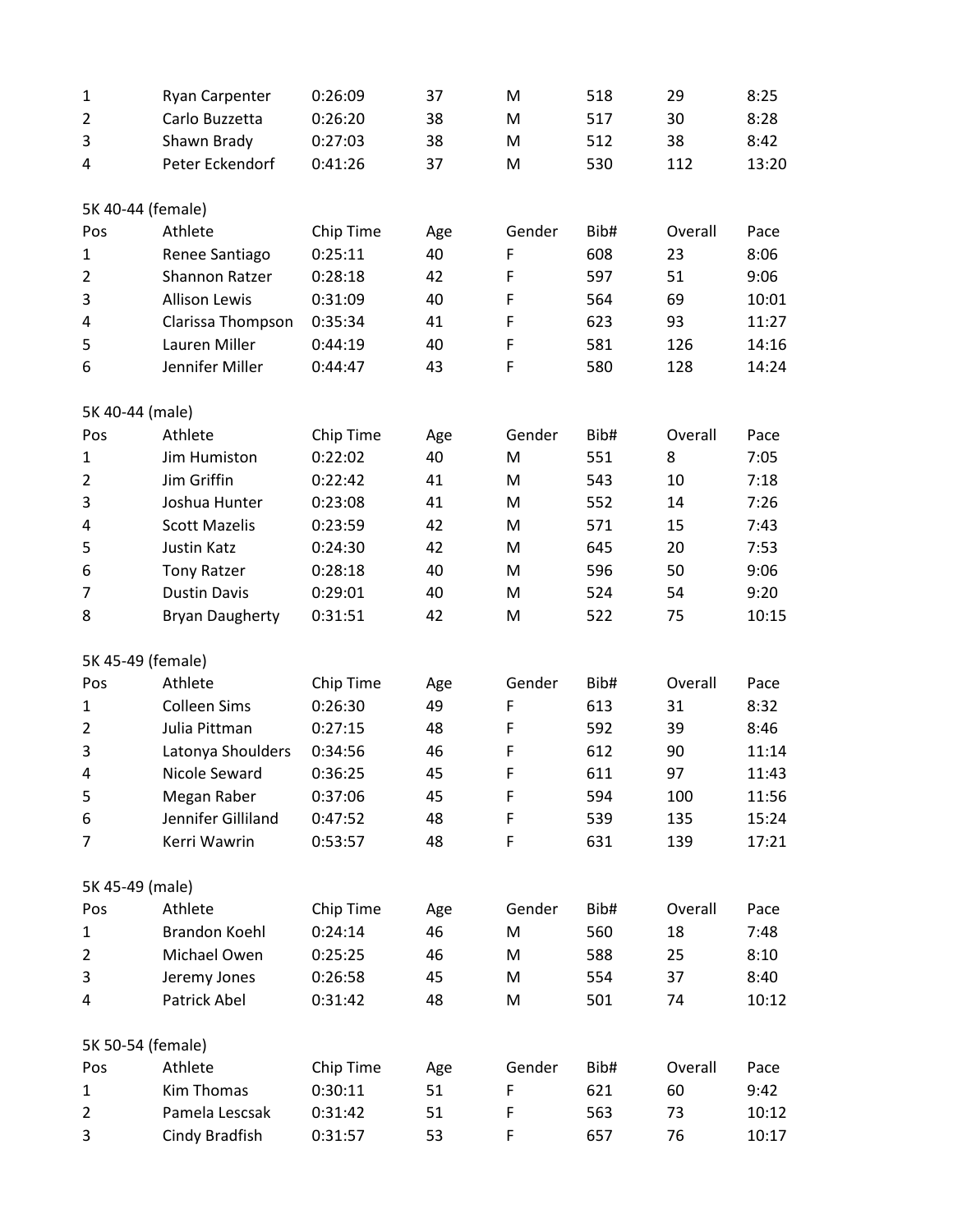| 4                 | Kelli Zacharias        | 0:32:04   | 54  | F           | 640  | 77      | 10:19 |
|-------------------|------------------------|-----------|-----|-------------|------|---------|-------|
| 5                 | Janet Williams         | 0:37:01   | 50  | F           | 637  | 99      | 11:54 |
| 6                 | Pauline Hlad           | 0:41:27   | 50  | F           | 548  | 113     | 13:20 |
| 7                 | Katrina Wise           | 0:42:58   | 54  | $\mathsf F$ | 639  | 121     | 13:49 |
| 8                 | Melinda Clifford       | 0:43:21   | 50  | F           | 520  | 122     | 13:57 |
| 9                 | Stephanie Kain         | 0:44:36   | 52  | F           | 556  | 127     | 14:21 |
|                   |                        |           |     |             |      |         |       |
| 5K 50-54 (male)   |                        |           |     |             |      |         |       |
| Pos               | Athlete                | Chip Time | Age | Gender      | Bib# | Overall | Pace  |
| $\mathbf{1}$      | Michael Mayhew         | 0:22:55   | 51  | M           | 641  | 12      | 7:22  |
| $\overline{2}$    | Lee Thomas             | 0:25:13   | 54  | M           | 622  | 24      | 8:07  |
| 3                 | <b>Brad Nemec</b>      | 0:26:54   | 52  | M           | 585  | 36      | 8:39  |
| 4                 | Keith Sangston         | 0:28:12   | 50  | M           | 605  | 49      | 9:04  |
| 5                 | <b>Todd Winzinek</b>   | 0:32:39   | 53  | M           | 638  | 82      | 10:30 |
| 6                 | <b>Neil Vaiselberg</b> | 0:49:14   | 53  | M           | 626  | 138     | 15:50 |
|                   |                        |           |     |             |      |         |       |
| 5K 55-59 (female) |                        |           |     |             |      |         |       |
| Pos               | Athlete                | Chip Time | Age | Gender      | Bib# | Overall | Pace  |
| $\mathbf{1}$      | Kate Sitler            | 0:27:55   | 58  | F           | 397  | 48      | 8:59  |
| $\overline{2}$    | Deborah Klinect        | 0:30:43   | 55  | F           | 212  | 65      | 9:53  |
| 3                 | Ellen Budd             | 0:31:17   | 55  | F           | 514  | 70      | 10:04 |
| 4                 | <b>Vicki Neading</b>   | 0:31:23   | 57  | F           | 644  | 71      | 10:06 |
| 5                 | Kathleen Tobias        | 0:35:41   | 58  | F           | 624  | 95      | 11:29 |
| 6                 | <b>KAREN GOBEL</b>     | 0:39:14   | 56  | F           | 542  | 106     | 12:37 |
| 7                 | Annette Petranic       | 0:39:28   | 56  | F           | 591  | 107     | 12:42 |
| 8                 | Leslie Hepburn         | 0:46:57   | 58  | F           | 547  | 133     | 15:06 |
| 9                 | Bozena French          | 0:48:05   | 55  | F           | 537  | 137     | 15:28 |
|                   |                        |           |     |             |      |         |       |
| 5K 55-59 (male)   |                        |           |     |             |      |         |       |
| Pos               | Athlete                | Chip Time | Age | Gender      | Bib# | Overall | Pace  |
| $\mathbf{1}$      | <b>Curt Bachus</b>     | 0:21:40   | 56  | M           | 506  | 6       | 6:58  |
|                   |                        |           |     |             |      |         |       |
| 5K 60-64 (female) |                        |           |     |             |      |         |       |
| Pos               | Athlete                | Chip Time | Age | Gender      | Bib# | Overall | Pace  |
| 1                 | Patti Frame            | 0:37:40   | 62  | F           | 536  | 102     | 12:07 |
| $\overline{2}$    | Tamara Defuria         | 0:46:58   | 61  | F           | 525  | 134     | 15:07 |
|                   |                        |           |     |             |      |         |       |
| 5K 60-64 (male)   |                        |           |     |             |      |         |       |
| Pos               | Athlete                | Chip Time | Age | Gender      | Bib# | Overall | Pace  |
| $\mathbf{1}$      | Keith Johnston         | 0:22:59   | 60  | M           | 553  | 13      | 7:23  |
| 2                 | Joel McDaniel          | 0:29:53   | 61  | M           | 464  | 59      | 9:37  |
| 3                 | Mike Diamond           | 0:30:28   | 63  | M           | 526  | 63      | 9:48  |
| 4                 | Philip Long            | 0:36:53   | 63  | M           | 566  | 98      | 11:52 |
|                   |                        |           |     |             |      |         |       |
| 5K 65-69 (female) |                        |           |     |             |      |         |       |
| Pos               | Athlete                | Chip Time | Age | Gender      | Bib# | Overall | Pace  |
| $\mathbf{1}$      | JimmyLee Foss          | 0:31:00   | 65  | F           | 535  | 67      | 9:58  |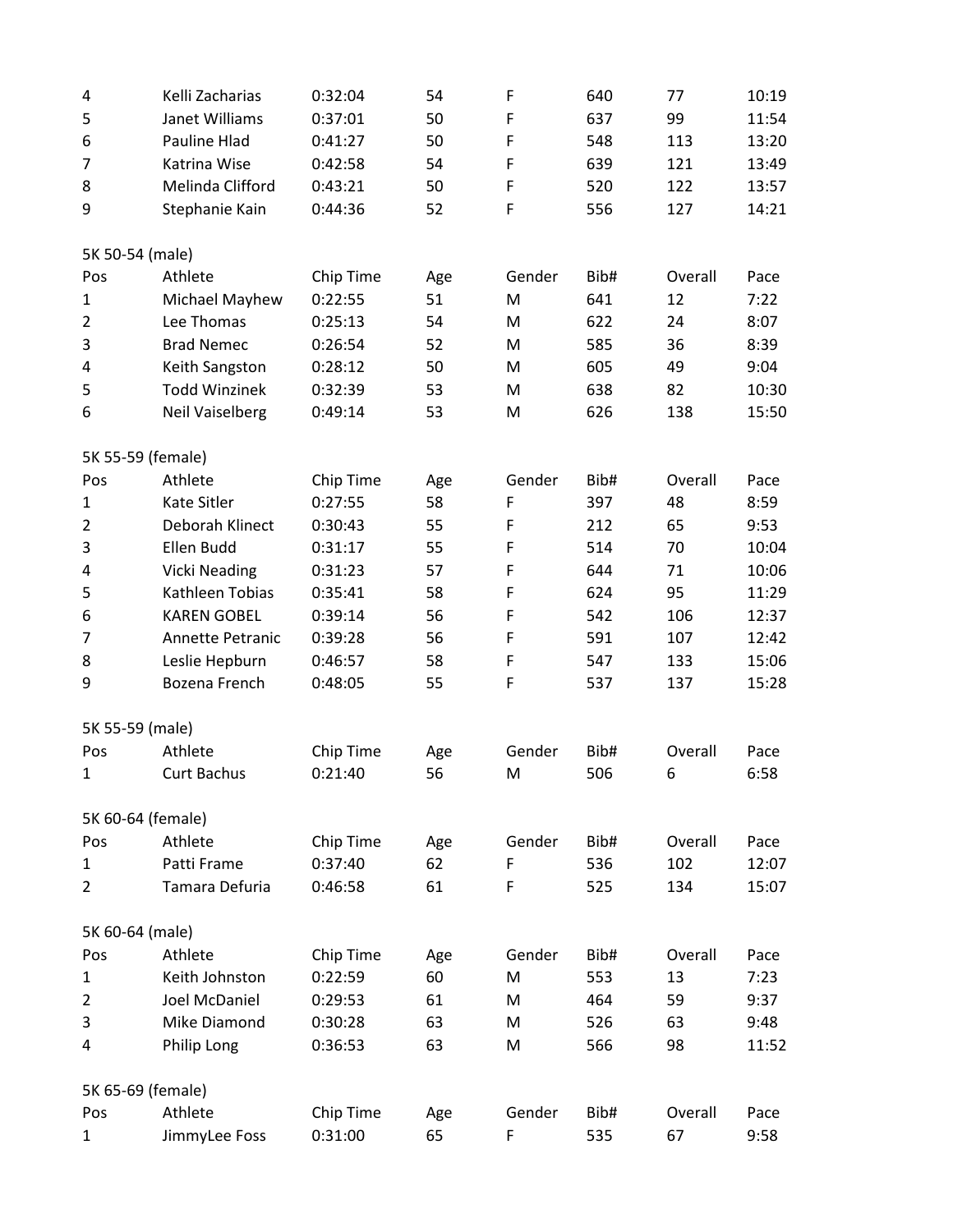| $\overline{2}$    | Becky Ryba              | 0:32:27   | 67  | F           | 603  | 80           | 10:26 |
|-------------------|-------------------------|-----------|-----|-------------|------|--------------|-------|
| 3                 | Deborah Wallace         | 0:40:25   | 66  | F           | 630  | 109          | 13:00 |
| 4                 | Lori Roof               | 0:40:40   | 67  | F           | 601  | 110          | 13:05 |
| 5                 | <b>Marilyn Bowling</b>  | 0:41:46   | 69  | $\mathsf F$ | 509  | 114          | 13:26 |
| 6                 | Nancy Kanik             | 0:56:40   | 66  | F           | 646  | 141          | 18:14 |
| 5K 65-69 (male)   |                         |           |     |             |      |              |       |
| Pos               | Athlete                 | Chip Time | Age | Gender      | Bib# | Overall      | Pace  |
| 1                 | William Braden          | 0:26:35   | 69  | M           | 510  | 32           | 8:33  |
| $\overline{2}$    | James Wilkins           | 0:27:20   | 65  | M           | 635  | 42           | 8:48  |
| 3                 | <b>Stephen Bragg</b>    | 0:45:33   | 65  | M           | 656  | 130          | 14:39 |
| 5K 70-74 (female) |                         |           |     |             |      |              |       |
| Pos               | Athlete                 | Chip Time | Age | Gender      | Bib# | Overall      | Pace  |
| $\mathbf{1}$      | <b>Charlene McKeel</b>  | 0:35:14   | 72  | F           | 575  | 91           | 11:20 |
| 5K 70-74 (male)   |                         |           |     |             |      |              |       |
| Pos               | Athlete                 | Chip Time | Age | Gender      | Bib# | Overall      | Pace  |
| $\mathbf{1}$      | Rutledge Richard        | 0:30:20   | 74  | M           | 648  | 61           | 9:45  |
| $\overline{2}$    | Douglas Powley          | 0:34:22   | 72  | M           | 593  | 88           | 11:03 |
| 3                 | <b>Daniel Peters</b>    | 0:41:57   | 72  | M           | 590  | 115          | 13:30 |
| 5K 75-79 (female) |                         |           |     |             |      |              |       |
| Pos               | Athlete                 | Chip Time | Age | Gender      | Bib# | Overall      | Pace  |
| 5K 75-79 (male)   |                         |           |     |             |      |              |       |
| Pos               | Athlete                 | Chip Time | Age | Gender      | Bib# | Overall      | Pace  |
| $\mathbf{1}$      | Leo Fohl                | 0:27:28   | 78  | M           | 655  | 45           | 8:50  |
| $\overline{2}$    | robert Chittenden       | 0:33:04   | 79  | M           | 519  | 84           | 10:38 |
| 3                 | Ray Dietrich            | 0:33:36   | 76  | M           | 527  | 87           | 10:48 |
| 5K 80- (female)   |                         |           |     |             |      |              |       |
| Pos               | Athlete                 | Chip Time | Age | Gender      | Bib# | Overall      | Pace  |
| 5K 80- (male)     |                         |           |     |             |      |              |       |
| Pos               | Athlete                 | Chip Time | Age | Gender      | Bib# | Overall      | Pace  |
| 1                 | pete fickert            | 0:29:11   | 80  | M           | 533  | 55           | 9:23  |
| Top 3 5K (female) |                         |           |     |             |      |              |       |
| Pos               | Athlete                 | Chip Time | Age | Gender      | Bib# | Overall      | Pace  |
| $\mathbf{1}$      | <b>Kelly Valco</b>      | 0:20:20   | 37  | F           | 627  | 4            | 6:32  |
| 2                 | <b>Stephanie Martin</b> | 0:20:24   | 32  | F           | 570  | 5            | 6:34  |
| 3                 | Gianna Guerino          | 0:21:44   | 42  | F           | 545  | 7            | 6:59  |
| Top 3 5K (male)   |                         |           |     |             |      |              |       |
| Pos               | Athlete                 | Chip Time | Age | Gender      | Bib# | Overall      | Pace  |
| $\mathbf 1$       | Michael Schueller       | 0:17:31   | 34  | M           | 610  | $\mathbf{1}$ | 5:38  |